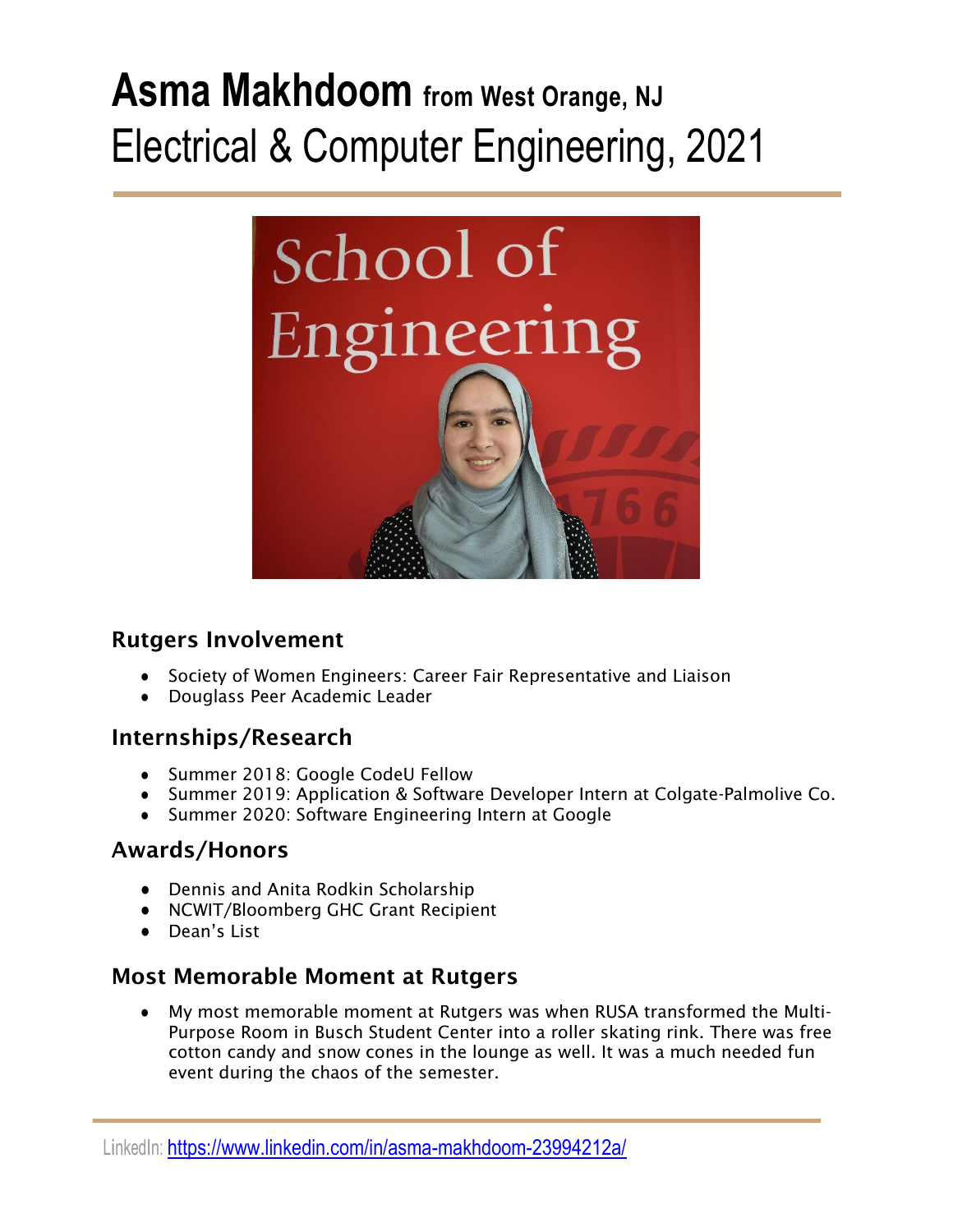# **Chinwendu Chukwu from Willingborow, NJ** Biomedical Engineering, 2021



# Rutgers Involvement

- Career Fair Chair (under External VP) & Research Chair (under Technical Excellence) of the Minority Engineering Educational Task (MEET)
- Peer Mentor of Douglass BOLD Empower Program
- National Society of Collegiate Scholars (NSCS) @ RU-NB Member
- LSAMP Member

# Internships/Research

- Spring Semester 2018: MSE Research in Dr. Klein's
- Summer 2018: Cell Manufacturing Technologies (CMaT) REU Program at Georgia Institute of Technologies
- Spring Semester 2019 Present: Tissue Engineering research in Dr. Olabisi's lab
- Spring 2019: Externship at Picatinny Arsenal
- Summer 2019: Package Testing Engineering Intern at Revlon
- Summer 2020: Associate Specialist Intern at Merck

# Awards/Honors

- Deans List (Fall 2018 Present)
- United Negro College Fund (UNCF) Stem Scholar
- Nordson BUILDS Scholar
- Women's League of Rutgers Scholar
- Mary and John Bucklin (Douglass) Scholarship
- National Society of Collegiate Scholars (NSCS)
- Ron Brown Leaders Network

### Most Memorable Moment at Rutgers

● My first performance as a part of the Twese Dance Troupes (TDT), when we performed at the Twese Fashion Show; it was the confidence booster I needed to end my first year here at Rutgers.

LinkedIn: <https://www.linkedin.com/in/cchukwu/>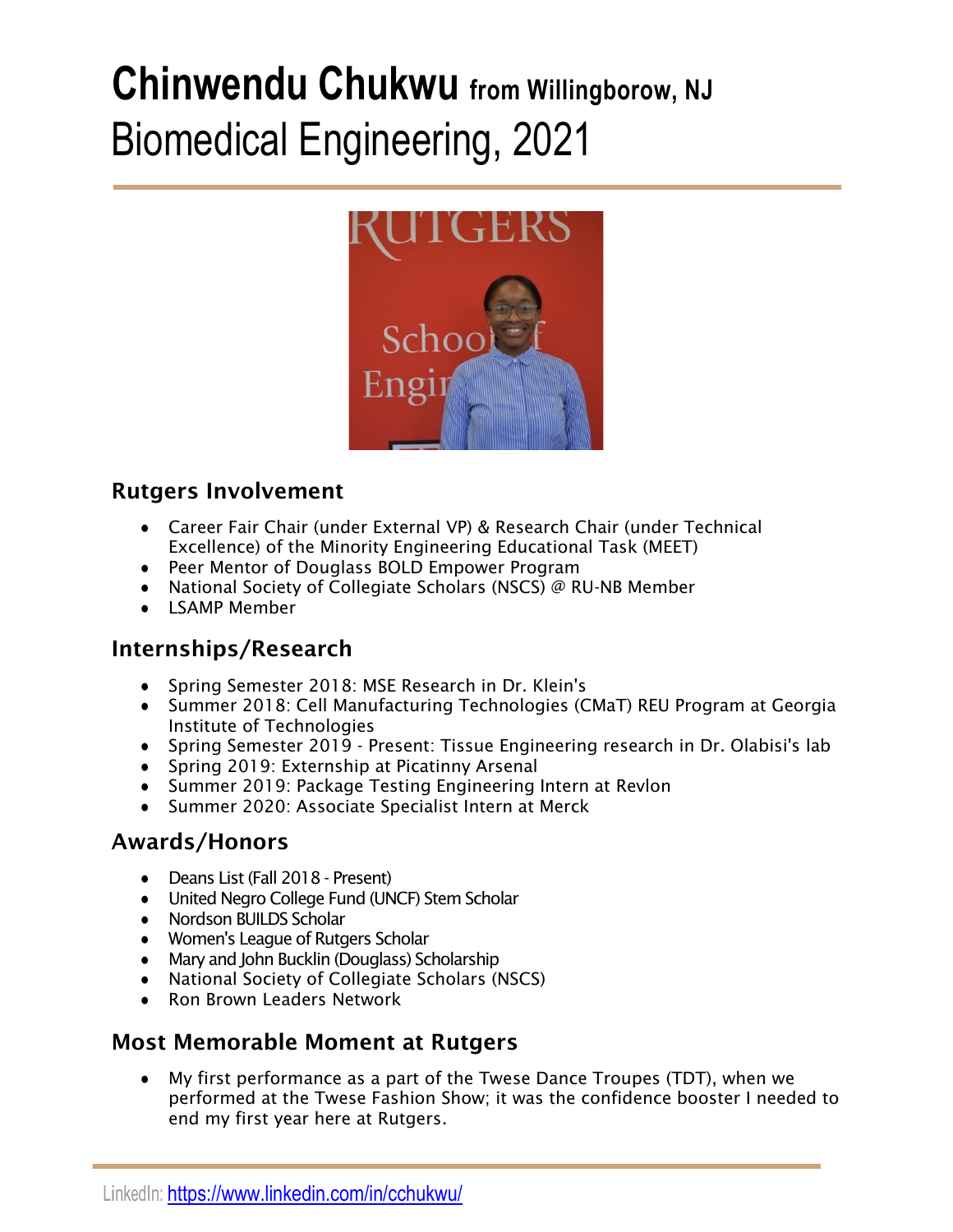# **Christian Bondalo from Kenilworth, NJ** Packaging Engineering, 2021



# Rutgers Involvement

- Treasurer of Rutgers University Alternative Breaks
- Legacy Peer Leadership Mentor with Office of Leadership and Experiential Learning
- First Year Integration Mentor w/in SOE
- Professional Development Chair of Packaging Engineering Club
- Event Management Co-Chair at Active Minds
- PackJam Planning Committee Member
- Speaker for VPVA Men's Story Project

### Internships/Research

- Summer 2019: Packaging Engineering Intern at Stryker
- Fall 2019 Spring 2020: RUAB Intern for Office of Leadership and Experiential Learning
- Summer 2020 Fall 2020: Mondelez Packaging Co-Op

### Awards/Honors

- DCLEAD Site Leader of the Year
- Peer Leadership Mentor of the Year
- Former member of Arnold Air Society
- Dennis and Anita Rodkin Scholarship Recipient
- Dean's List

### Most Memorable Moment at Rutgers

● My most memorable moment at Rutgers so far is being a DCLEAD SIte Leader for Rutgers University Alternative Breaks. Along with 5 other Site Leaders, I led 45 first-year students on a week of service in Washington, DC with a central focus on the issues of hunger and homelessness. I was able to impart leadership skills and a passion for service to 45 other people who will hopefully spread that passion to others.

LinkedIn: <https://www.linkedin.com/in/christian-bondalo-39bba114b/>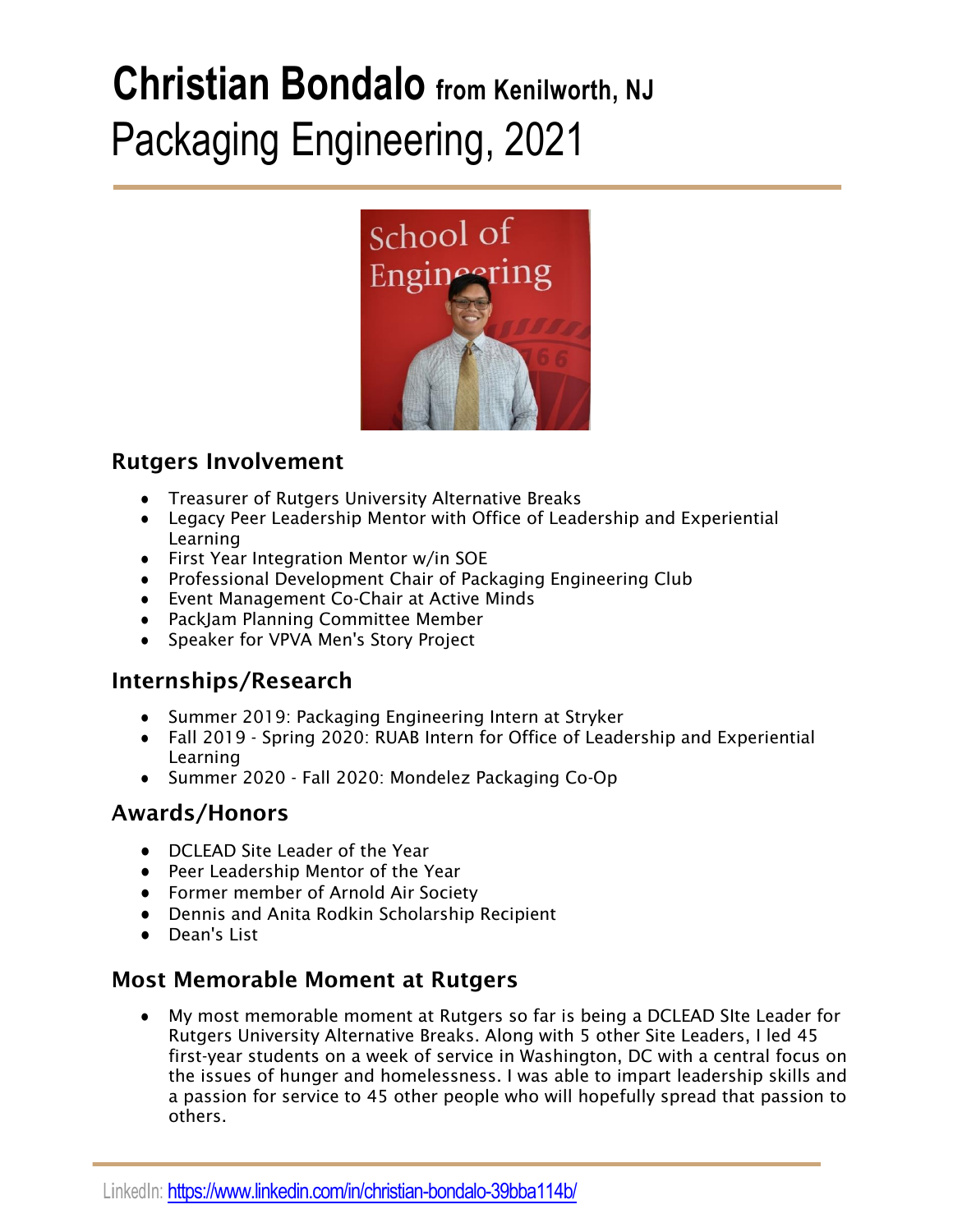# **Harsh Patel from Iselin, NJ** Industrial Systems Engineering, 2021



# Rutgers Involvement

- Public Relations Chair of IISE
- Resident Assistant at Mattia Hall
- Verse One Member

# Internships/Research

- Summer 2019: Independent Contractor at Belle Fleur New York
- Summer 2020: Supply Chain Intern at Marotta Controls

# Awards/Honors

- Dean's List (Fall 2017 Present)
- SOE Scholarship Recipient
- National Society of Collegiate Scholars

# Most Memorable Moment at Rutgers

My most memorable moment at Rutgers was performing at TASA night market with my dance team on a vibrant nighttime environment in front of a supporting crowd.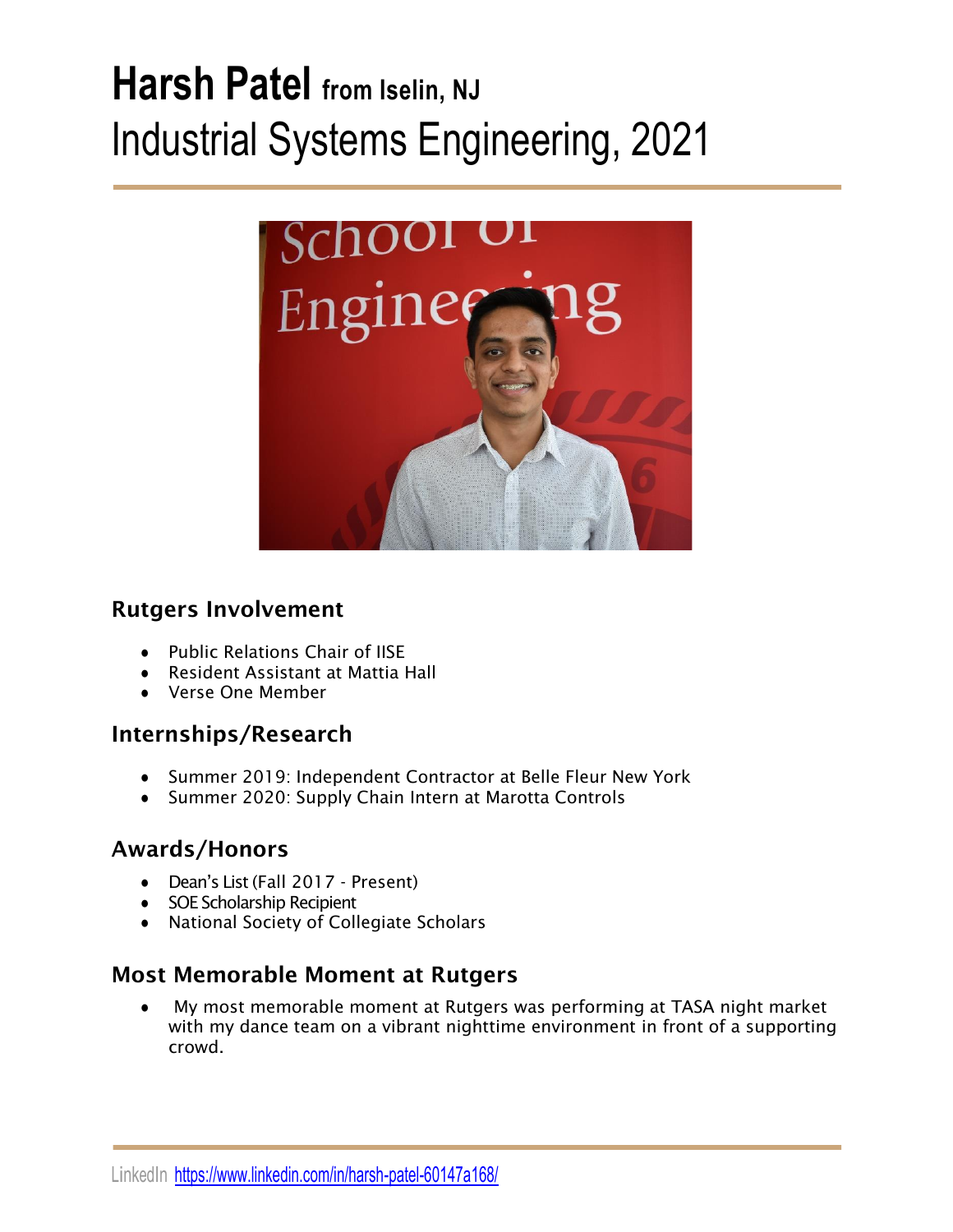# **Mohamad Chacha from Clifton, NJ** Mechanical & Aerospace Engineering, 2021



### Rutgers Involvement

- Society of Hispanic Professional Engineers (SHPE)
- Perseverance for First generation college students
- Engineers of the Future (EOF)

# Internships/Research

- Summer 2018: Internship at Ingersoll Rand Trane Commercial Systems
- Summer 2019: Internship at Ingersoll Rand Vehicle Power tools (NASCAR)
- Summer 2020: Design Engineering Intern at Air Products

# Awards/Honors

- Dell Scholarship Recipient
- SOE Scholarship Recipient
- Dean's List

# Most Memorable Moment at Rutgers

My most memorable moment at Rutgers was going to the National SHPE conference with the Society of Hispanic Engineers and seeing the many companies and opportunities I could have as I pursue a Mechanical Engineering degree.